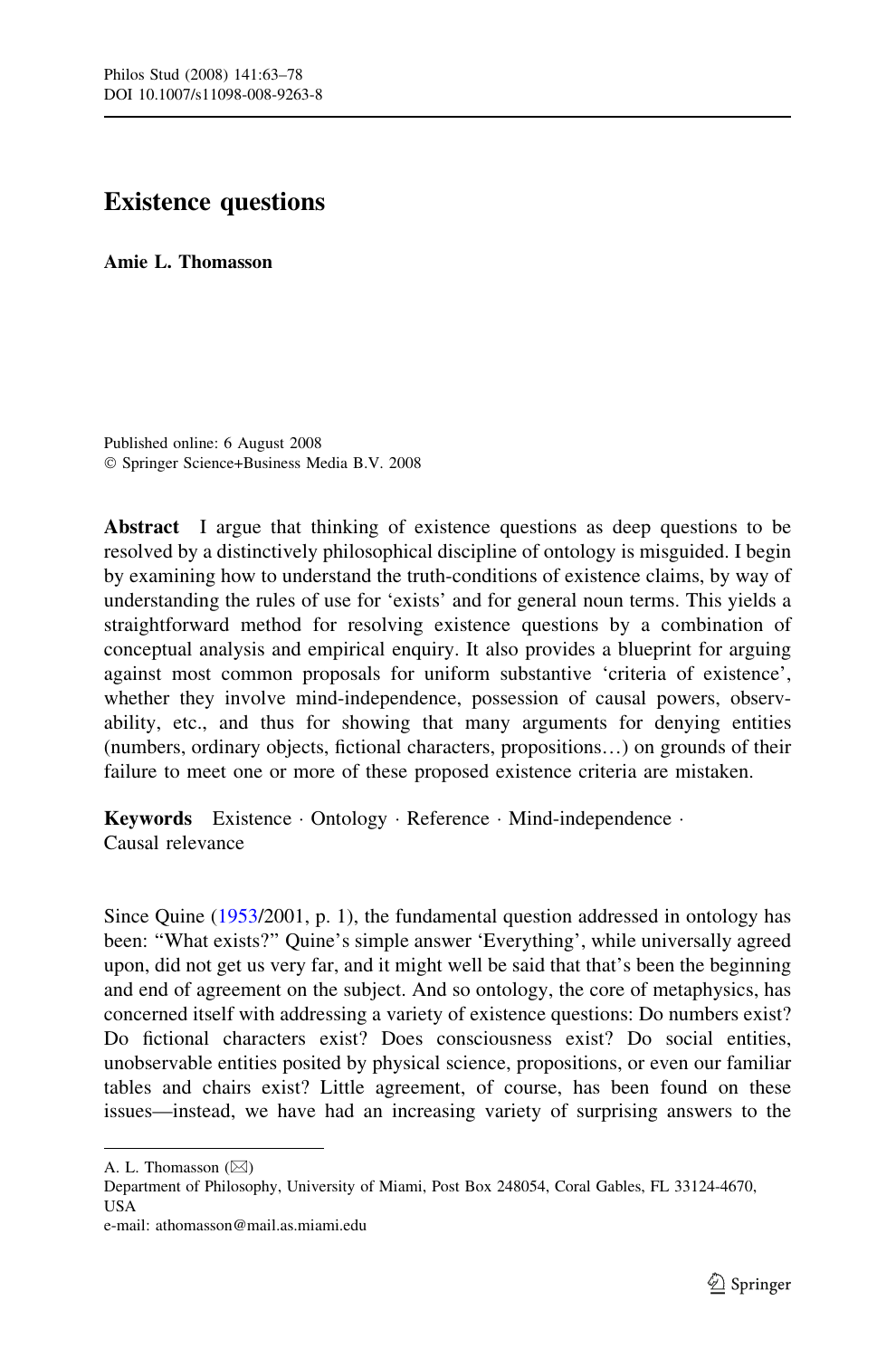<span id="page-1-0"></span>question ''What is there'', ranging from those who grant existence even to possibilia or fictional characters, to those who would deny that there are any composite material objects. And then there are those who draw the line in surprising places accepting animals but not artefacts, apple trees but not apples.<sup>1</sup>

Despite disagreement about the answers, there is this much agreement among those I will call 'serious ontologists': that existence questions like those above are deep philosophical questions, to be resolved by distinctively philosophical argumentation. The methods used to argue for different answers vary: negative answers are often based on the failure of the alleged entities to meet some substantive 'criterion of existence', such as mind-independence, contribution of (distinctive) causal powers, etc. Others ground answers on a Quinean approach that suggests that we accept the existence of all and only those entities over which we must quantify if the statements of our best scientific theories are to be true.

I will argue, however, that thinking of these existence questions as deep questions to be resolved by a distinctively philosophical discipline of ontology is misguided. I begin by examining how to understand the truth-conditions of existence claims. It is a plausible (though not universally held) view that our terms are governed by basic rules of use, such that being governed by those rules is constitutive of using those very (meaningful) terms. In Sect. 1 I will argue for what I take to be a basic rule of use for 'exists'. In Sect. [2](#page-4-0) I will discuss rules of use for general noun terms and suggest how these, combined with the rule of use for 'exist', help us assess the truthvalues of existence claims. In Sect. [3](#page-7-0) I will argue that the prior results provide a blueprint for arguing against most common proposals for uniform substantive 'criteria of existence', whether they involve mind-independence, possession of causal powers, observability, or whatnot, and thus for showing that many arguments for denying entities (numbers, ordinary objects, fictional characters, propositions…) on grounds of their failure to meet one or more of these proposed existence criteria are mistaken. Finally, as I will show in Sect. [4](#page-11-0), taken together, the results of Sects. 1 and [2](#page-4-0) provide a straightforward method for resolving existence questions by a combination of conceptual analysis and empirical enquiry. This leaves little room for a specifically philosophical discipline of ontology, conceived of as the study of what there is. In Sect. [5](#page-12-0) I will consider what options remain for the serious ontologist to avoid these conclusions. I will argue that the most common ways of trying to revive a role for serious ontology (in the face of the above arguments) involve either misusing one or more of the terms in the existence questions they address or implicitly changing languages.

### 1 Existence and reference

There are notorious difficulties for understanding what it is to say that things of a certain general kind K do—or do not—exist. Hume famously held that the idea of existence 'makes no addition' to the idea of any object (Treatise of Human Nature, Bk.I, Part II, Sect. vi)—and if we accept that, it is difficult to see what the role is of

 $1$  As Hirsch ([2002,](#page-15-0) p. 67) summarizes van Inwagen's view.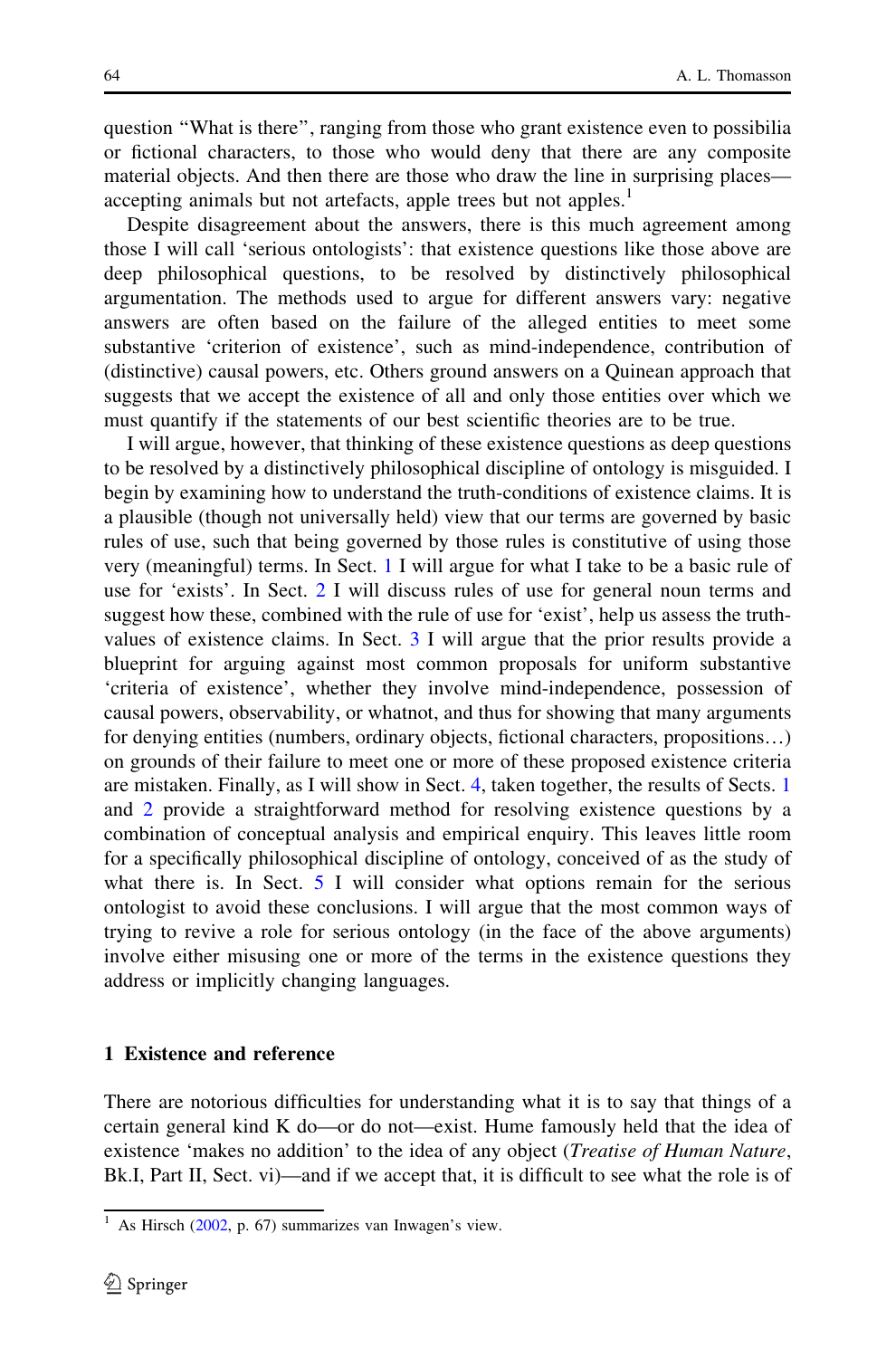positive claims of the form 'Ks exist'. Worse still are problems explaining how negative existential claims can be true, since it seems that for a negative existential claim to be true, the term used in it must refer, in which case the claim would have to be false.

One classic way to avoid this problem is via semantic ascent, noting that—at least for most general nouns  $K^2$ —the truth-conditions for the object-language claim 'Ks don't exist' may be stated in the metalanguage: 'Ks don't exist' is true just in case the term 'K' doesn't refer—where the latter clearly does not require first referring to some object only to deny its existence. Using the T-schema, we can then get the following schema about existence:

Ks exist if and only if 'K' refers.

This seems to fit well with our use of claims of existence and nonexistence, as nonexistence claims seem to implicitly indict a prior group of speakers as having used a term while (mistakenly) thinking it refers. Positive existence claims are seldom used in standard English, but where they are, it is always with a sort of 'doch' function: presupposing that others have doubted or denied the existence of Ks, and rejecting that denial—giving us an idea of what the role of positive existence claims could be.

Despite its attractions, however, certain standard objections have been raised to metalinguistic treatments of existence claims. The first standard counterexample is this:

• 'K' could refer and yet Ks not exist, if 'K' had a different meaning.

We can avoid this problem by taking a *metasemantic* rather than *metalinguistic* approach to existence claims. Following Horwich ([1998,](#page-15-0) p. 118), we can use star quotes to pick out terms individuated not just phonologically or typographically, but on the basis of meaning, and propose instead the following schema as marking out a basic rule of use for 'exists':

E: Ks exist iff \*K\* refers

The use of star quotes ensures that there is no risk of  $*K^*$  having a different meaning, for if we change meanings, we no longer have that very term  $*K*$  at all.<sup>3</sup>

The second counterexample commonly raised for metalinguistic views also arises for metasemantic views, however:

Ks could exist while it is not the case that  $K^*$  refers, if the term  $*K^*$  didn't exist.

But the existence of the term  $K^*$  is presupposed by the use of that term in instances of schema (E). We can, if we like, make that presupposition explicit by

<sup>2</sup> See Horwich [\(1998](#page-15-0) pp. 119–120) for discussions of context-sensitive terms and problems of attributions of reference in foreign languages. For simplicity, I only deal with general terms (not singular terms) in this paper, but most of what is said about general nouns parallels points that may be made about singular terms (see Thomasson [2007a\)](#page-15-0).

<sup>&</sup>lt;sup>3</sup> I have given independent arguments elsewhere for a metasemantic approach to existence claims. See Thomasson [\(2007a](#page-15-0), pp. 45–48).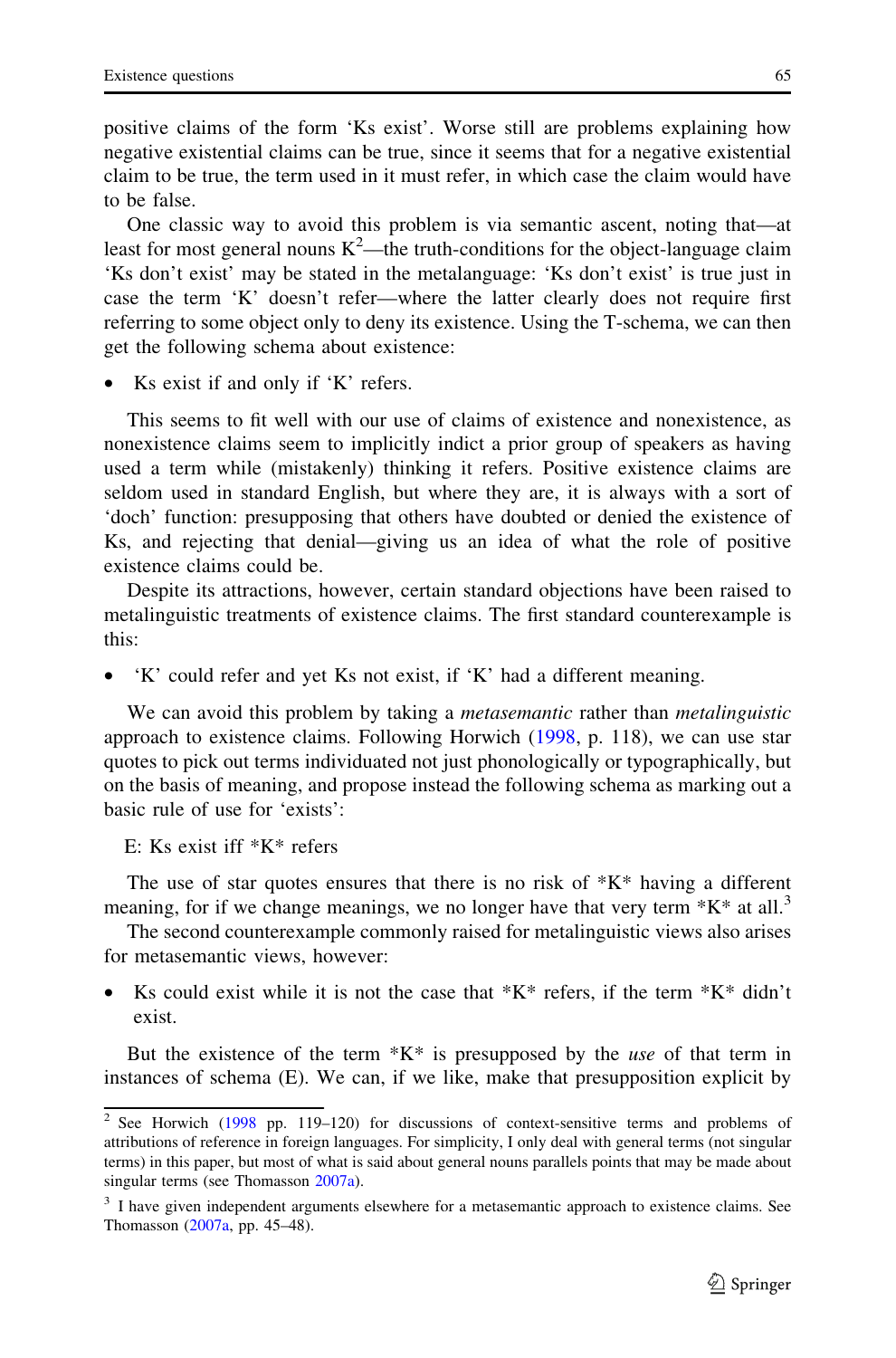rewriting schema (E) as: Supposing the term  $*K*$  exists,  $*K*$  refers iff Ks exist.<sup>4</sup> This is not a limiting constraint for our purposes, since the goal was to determine how we can understand and evaluate the truth of different existence claims made in metaphysical debates—and if we are to evaluate the truth of a claim that Ks do or don't exist, the term  $K^*$  must exist as a constituent of the claim to be evaluated. In any case, none of the conclusions to be drawn below are at all threatened if the assumption that the term  $-K^*$  exists is made explicit, and adding it clearly insulates us from the purported counterexample. Nonetheless, for simplicity I will leave it unstated below.

A third common objection is that this schema misrepresents existence claims as being *about* language, when they are really *about* the world and the things in it. But that is not so: on this view, existence claims are the object language correlates of reference claims, but involve a form of semantic descent from claims about reference to claims in the object language, using, rather than mentioning, the disputed terms. Since they use rather than mention the terms, existence claims themselves are of course about the world. The claim is not one of synonymy, but rather that schema (E) demonstrates a connection between the rules of use for our terms 'refer' and 'exist', which enables us to move up and down the semantic slide, from mentioning terms in discussing whether they refer, to using those terms in talking about whether or not entities of the sort exist.

Indeed the connection between these rules of use for 'exists' and 'refers' have been noted in another context: in the context of theories of reference. At least for most general nouns, instances of the following schema are platitudinous:

1(a) (If  $*K*$  refers at all)  $*K*$  refers to all and only Ks.

While this is a platitude that has been pointed out by minimalists about reference, it should be noted that one needn't be a minimalist about reference to accept it—that also requires accepting that there is nothing more to reference than is captured by platitudes like these (Horwich  $1998$ , p. 118).<sup>5</sup>

The schema can be stated more formally as follows (cf. Horwich [1998](#page-15-0), p. 119):

1(b)  $\forall x$ (\*K\* refers to x iff Kx)

From this we can infer certain conclusions about the connection between quantification and reference, e.g.:

1(c)  $\exists x$ (\*K\* refers to x) iff  $\exists x$ (Kx)<sup>6</sup>

<sup>4</sup> Field ([2001,](#page-14-0) pp. 105–106) handles a similar problem for the deflationary conception of truth; in the terms he develops there, we might say that  $*K*$  refers' and 'Ks exist' are equivalent *relative to the* existence of the term \*K\*.

 $<sup>5</sup>$  Nor, however, does the above view of existence commit us to denying minimalism about reference—</sup> since there is, on that view, no substantive nature of a reference relation to be uncovered, there is no need for some substantive content to 'existence' to plug in to get a substantive understanding of reference. The terms 'refers' and 'exists' may, instead, each be governed simply by interrelated platitudes. Thanks to Huw Price for raising this issue.

 $6$  Note that this way of formalizing the thesis relies on assuming that a term  $*K*$  refers just in case there is some x such that \*K\* refers to x. While widely accepted, this assumption is rejected by Martinich and Stroll [\(2007\)](#page-15-0).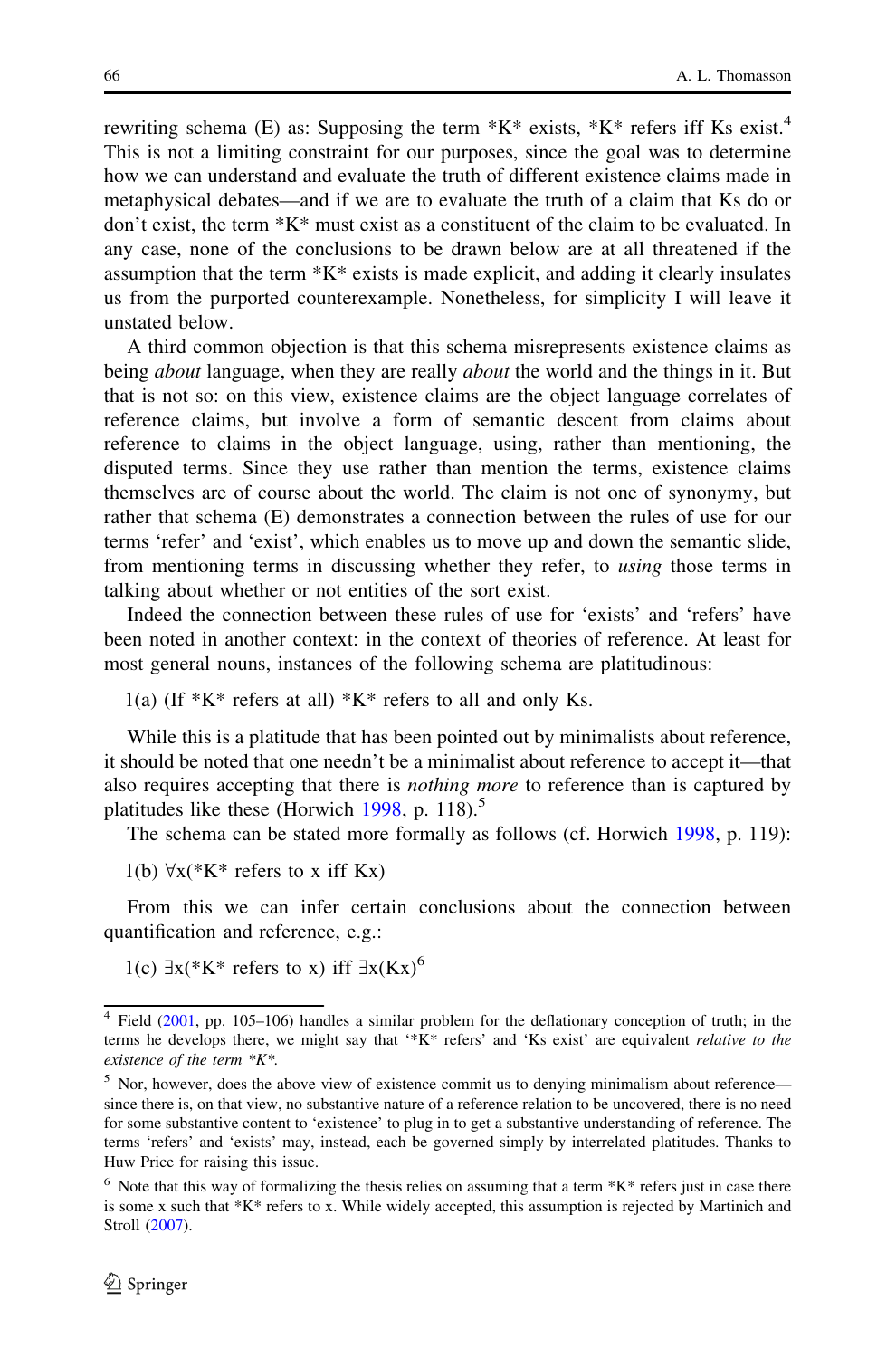<span id="page-4-0"></span>And if we preserve the Fregean assumption that Ks exist just in case  $\exists x(Kx)$ ,<sup>7</sup> then we can (beginning from a platitude about reference) reach schema (E) again:

E: Ks exist iff \*K\* refers

So we have again some evidence that there is a link between fundamental rules of use for our terms 'refer' and 'exist', expressed in this schema that enables us to semantically ascend and descend between talk about reference and talk about existence, and ensuring an equivalence in truth-value between claims that a given (meaningful) term  $*K^*$  refers and claims that Ks exist.

This schema provides some hope of help with evaluating the truth of existence claims since, if an existence claim is made *using* some general noun  $K^*$ , that claim is true just in case the *term*  $*K*$  refers. But of course that only helps evaluate the truth of existence claims if we can say something more about the truth-conditions for claims about reference, leading to the question: when does a meaningful term \*K\* refer? If and only if Ks exist, of course (as our schema ensures)—but if that's all that can be said, we cannot hope for much insight about the truth-conditions for existence claims by this route. Fortunately, I think a bit more can be said about when general nouns refer.

#### 2 Reference and application conditions

A natural response to the question when a general noun  $K^*$  refers is something along these lines: \*K\* is associated with some basic rules of use that determine under what conditions it is and is not properly applied—call these 'application conditions'. Then we can offer another general schema, this time about reference: for most general nouns \*K\*,

R:  $*K*$  refers if and only if the application conditions for  $*K*$  are fulfilled.

I will not have space to argue for this view here, though I have done so elsewhere [\(2007a\)](#page-15-0); here I will merely try to clarify the idea that our general nouns have application conditions and to respond to some obvious objections. As I conceive of them here, application conditions are among the semantic rules of use established by speakers through their normative practices of applying and refusing terms in various circumstances, and approving or correcting others in their use of them. Mastery of these rules of use is what, in turn, enables competent speakers to evaluate actual and hypothetical situations as ones in which their term \*K\* would or would not apply, and so also (via semantic descent) evaluate them as situations in which there would or would not be Ks.

Several objections might be raised, first, to the very idea that our terms have application conditions; second, to the thought that appeal to those could help us assess the truth of existence claims. First, causal theories of reference might be

<sup>7</sup> This assumption is of course rejected by various philosophers including Meinongians and free logicians. It is, however, generally accepted by those who hold the approaches to ontology I will be criticizing below, viz., Quineans and most of those who propose substantive existence conditions (excepting Azzouni ([2004\)](#page-14-0)).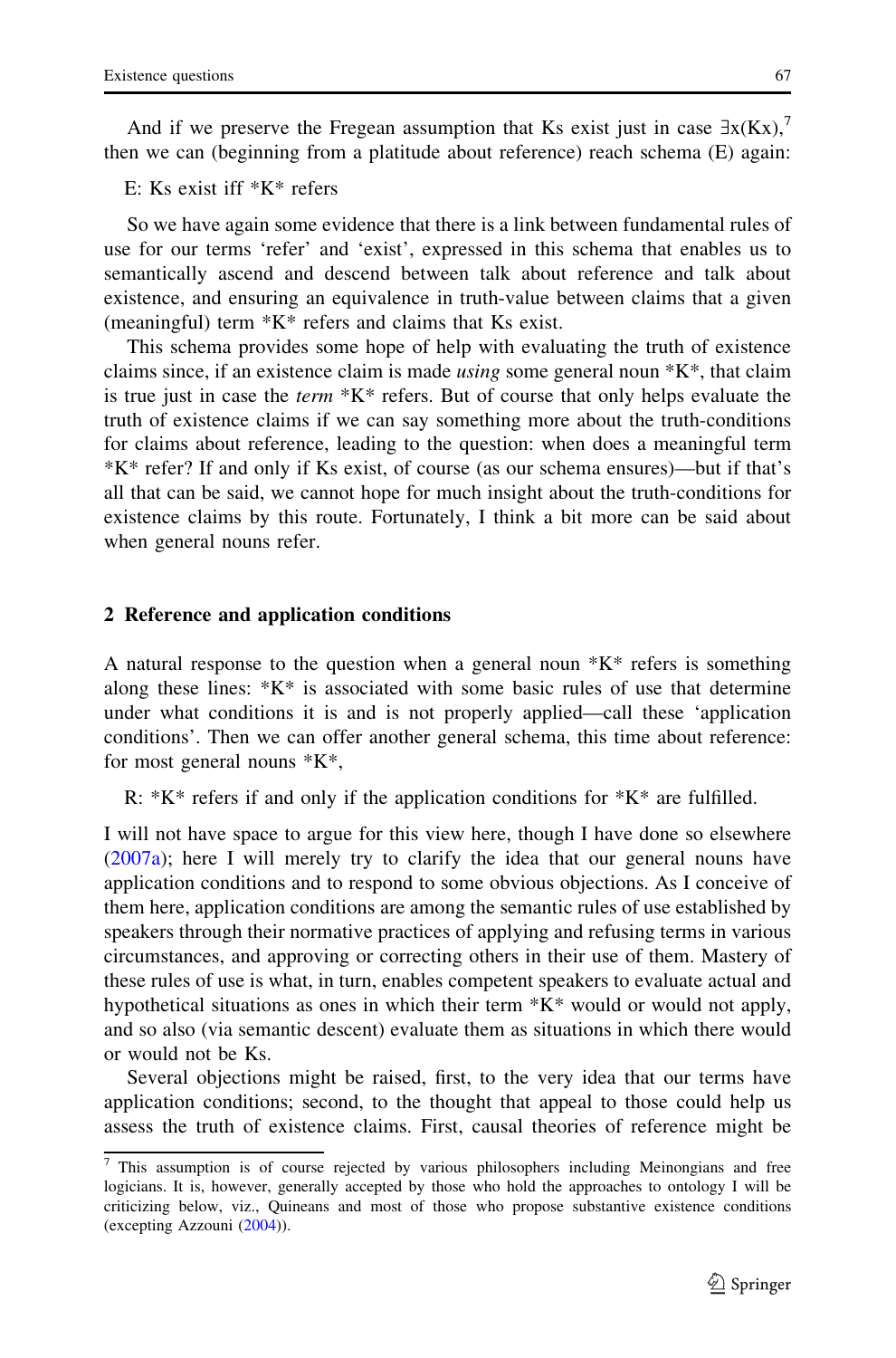thought to threaten the idea that our general nouns have application conditions and refer just in case those application conditions are fulfilled. For according to such theories, the reference of certain terms—at least proper names and natural kind terms—is determined not by any conditions established by speakers, but rather by real causal relations in the world. I have discussed this threat extensively elsewhere [\(2007a,](#page-15-0) pp. 38–53) and so will only treat it briefly here.

Two different issues must be distinguished: is a causal relation supposed to determine whether or not a term refers, or rather to what it refers (provided it succeeds in referring)? While causal relations might be thought to aid in determining which thing a term refers to (assuming it refers), the presence of causal relations alone cannot determine whether or not a term refers. For there is always something with which the utterance of a term is connected causally in a (would-be) reference-grounding situation—even if only the speaker's tongue or the suspended pollen in the surrounding air—and yet we do think our terms (even natural kind terms) may fail to refer.<sup>8</sup> As causal theorists put it, these are cases in which the chain of reference ends in a 'block'. So suppose that I attempt to name a new species of fish 'baubleheads', but all that is beneath my boat at the grounding is some seaweed and trash on the lake floor. What leads us to think that the grounding in these cases was 'blocked' so that the term failed to refer is the fact that (although my utterance is causally related to many things) my term was *supposed to refer to* a kind of creature.<sup>9</sup>

This suggests that our terms must at least have very basic grounding conditions, establishing what it takes for the term to acquire reference at all. In the case of 'baublehead', the grounding condition is plausibly that there is some kind of animal instantiated by all or most of the members of the sample ostended. From the initial grounding conditions we can derive frame-level application conditions: for 'baublehead' to refer (in circumstances C), the grounding condition must have been met, and there must (in C) be the same kind of animal as that referred to in the initial sample.<sup>10</sup> (Notice that application conditions like these needn't be purely 'descriptive' conditions, and may be deferential to various facts in the world, enabling us to incorporate insights of causal theories of reference.)

Other objections might be raised to the idea that our general nouns have application conditions—or that if they do they could help us evaluate the truth of existence claims. First, there may be scepticism our terms have *informative* application conditions. The history of philosophical attempts to discover necessary and sufficient conditions for the application of various central terms is a history of failures, and often the most that can be agreed on is the uninformative disquotational claim, e.g. 'dog' applies if and only if there's a dog. But we clearly cannot expect to

 $8$  Second, the situation is even worse than that, since (as the *qua* problem attests) there are always a great many things a speaker's utterance is causally connected to.

<sup>9</sup> Donnellan [\(1974](#page-14-0), pp. 23–24) says only that a chain of reference ends in a block when, for example, it ends with the introduction of a name via a mistake, an act of imagination, a work of fiction, and the like. I argue elsewhere ([2007a,](#page-15-0) pp. 45–48) that we need to generalize his view of what counts as a 'block' by instead holding that reference chains end in blocks where application conditions were not met in a grounding situation.

 $10$  I respond to intuitions that kangaroos (or baubleheads) could be robots in my ([2007a](#page-15-0), pp. 48–53).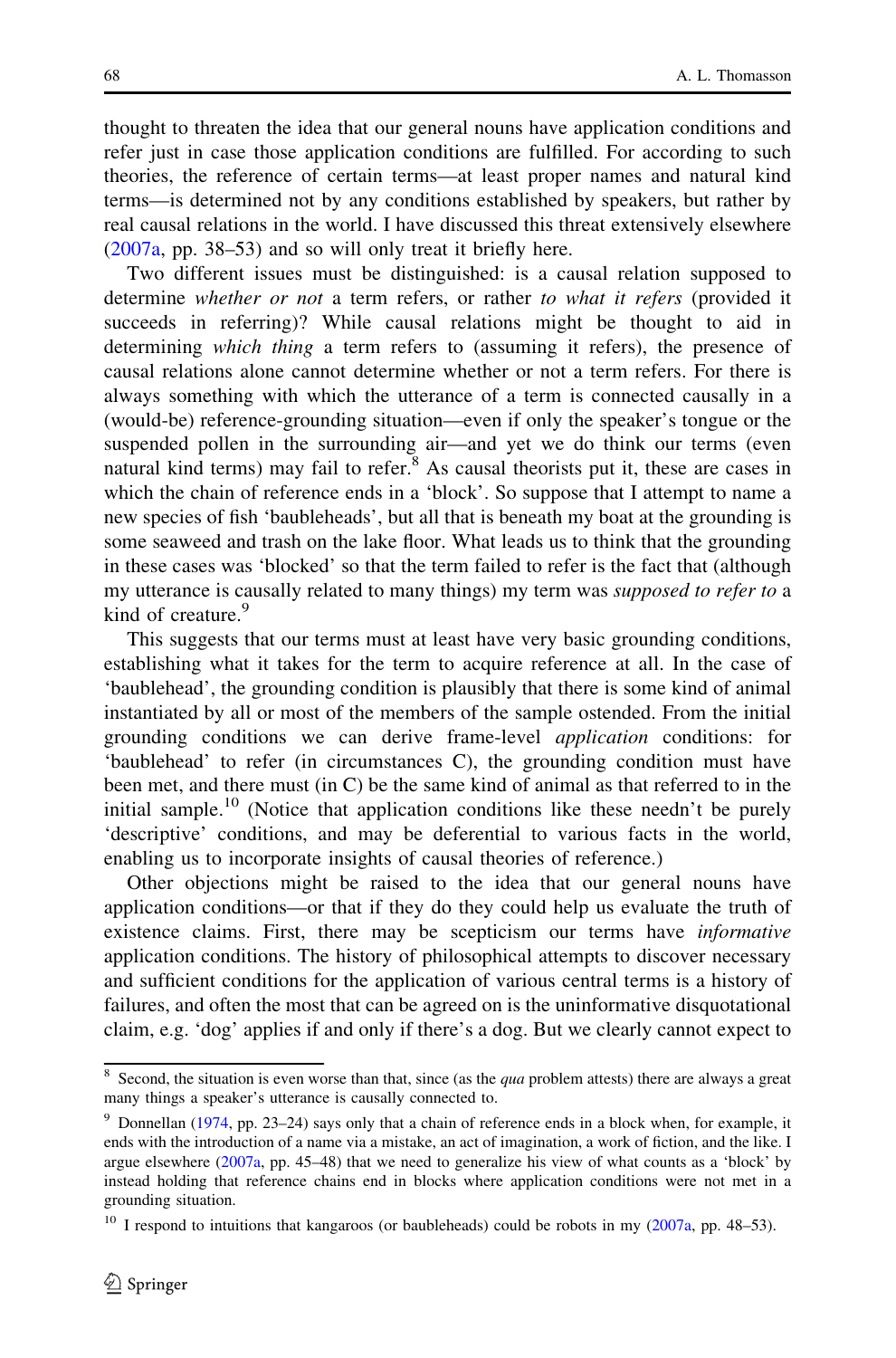get any mileage out of being able to evaluate our existence claims via claims about reference, and those about reference via appeal to application conditions, if those application conditions just say that the term applies (in a situation) just in case a thing of the relevant sort exists (in that situation).

But some terms clearly do have application conditions that can be stated without just saying that the term  $*K^*$  applies if and only if Ks exist; e.g. we can famously say that 'bachelor' is properly applied if and only if there is an unmarried man. More interestingly, application conditions for terms for institutional and legal kinds can generally be given in other terms, as terms for contracts, debts, touchdowns, etc. are explicitly introduced by way of specifying (in other terms) conditions under which a contract is made, a debt incurred, a touchdown scored. Though these may only involve (e.g.) an open list of sufficient conditions for application of the term, rather than a set of necessary and sufficient conditions, they may still be useful in evaluating existence claims. So, e.g., supposing it is sufficient for the term 'law' to apply that the members of the legislature vote for a bill which the president signs, we can infer that the term refers and so that there is a law if those conditions are fulfilled (where those conditions don't appeal to the existence of a law).

Even if application conditions like these for high-level terms are acknowledged, however, the above examples of application conditions appeal to the existence of other sorts of entity (persons, papers, etc.)—requiring that \*J\* refers if and/or only if (some other sort of entity) Ks exist and…. So while appealing to these high-level application conditions might help resolve high-level existence questions (e.g. about the existence of laws, debts, or touchdowns), it might be thought to simply push back the problem for more basic existence questions (about the existence of Ks).<sup>11</sup> Indeed it might be thought that social and legal terms are the exceptions, and that application conditions for the more *basic* terms of our language still cannot be stated informatively—after all, competent speakers typically can state application conditions for hardly any of the terms they use. But if the application conditions for *basic* terms can only be stated uninformatively as:  $*K^*$  refers iff Ks exist, it might seem that we will still have no help addressing basic existence questions.

But for a term to *have* application conditions is not the same as for those application conditions to be (informatively) stateable—by competent speakers or anyone else. The fact that competent speakers typically cannot state application conditions for most of the terms they use is no evidence at all against the idea that our terms have application conditions. Application conditions should be thought of as semantic rules analogous to grammatical rules; just as competent speakers must be masters of following grammatical rules, but need not be capable of stating them (although it is plausibly those speakers' normative practices in speaking, correcting the speech of others, etc., that fixes the grammatical rules for a particular language), so must competent speakers be masters at following the semantic rules—but need not be capable of stating them. Moreover, even if the only way application conditions for a given term could be stated in English involves appeal to the existence of certain entities (of another kind or that very kind), this might be visibly

<sup>&</sup>lt;sup>11</sup> Thanks to Robin Hendry for raising this issue.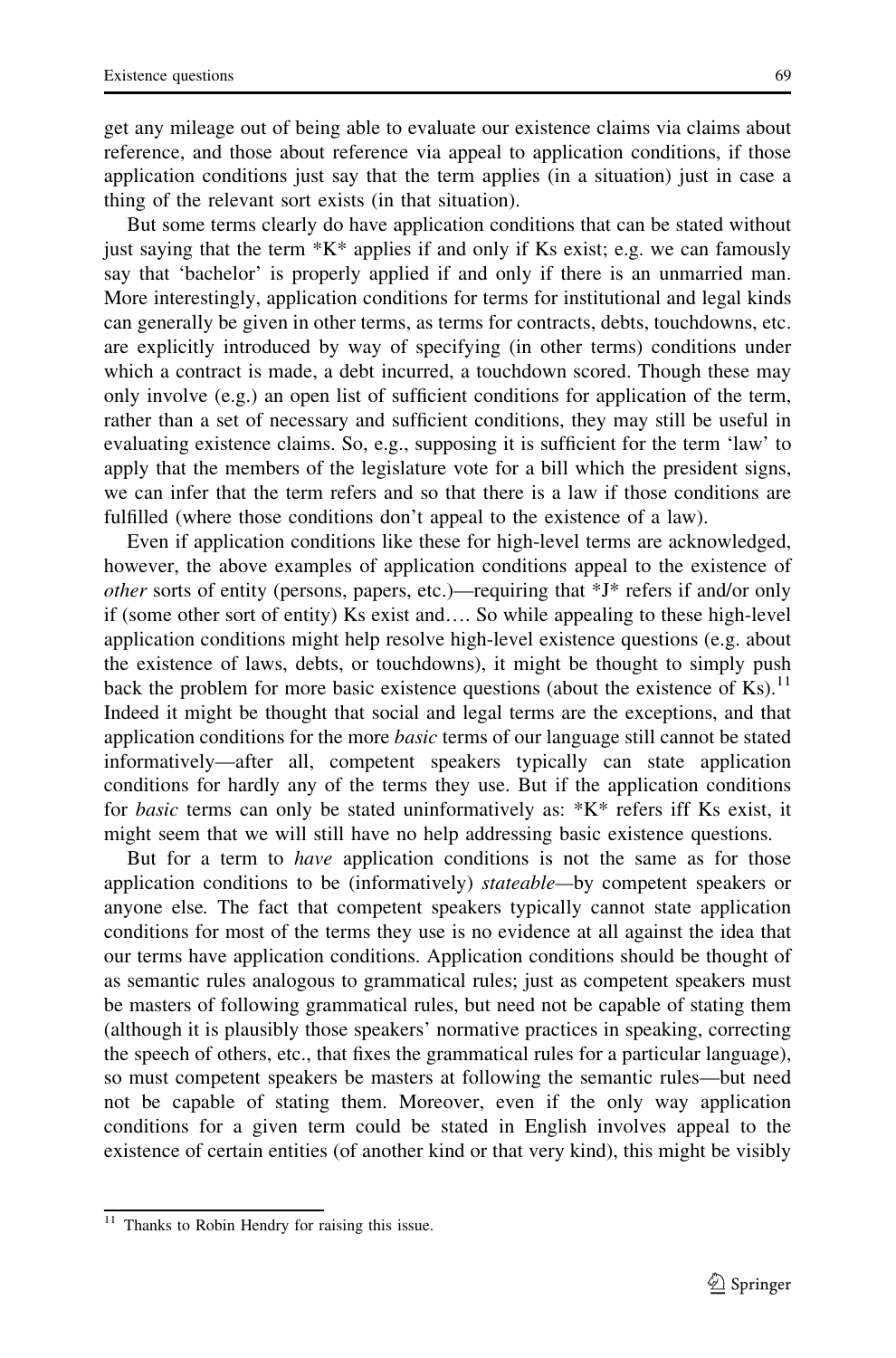<span id="page-7-0"></span>avoidable by instead stating the application conditions in what Hawthorne and Cortens ([1995\)](#page-15-0) call a 'feature-placing language'.

Most importantly, however, for a term to have application conditions does not require that those conditions be stateable at all. For it is plausible that any language must include some 'semantically basic terms'<sup>12</sup>—that is, terms that cannot be learned just by way of learning definitions stated in other terms.<sup>13</sup> And if that is so, we must allow that for at least some terms, the application conditions (considered as semantic rules of use) needn't be capable of being (informatively) stated to be learned and to be in force. Instead, speakers may learn to master the rules of use for those terms by other means, e.g., ostensively as we learn that a term is to be applied in situations like *this* (and not in situations like *that*), or via judgments of similarity to ostended paradigms—where this does not require saying '\*K\* applies if and only if Ks exist', or even appealing to the existence of other entities (as in  $A K^*$  applies if Js exist and…'). And in fact, we teach our children words not by telling them (unhelpfully) that they should apply \*dog\* wherever a dog exists, but rather by simply demonstratively applying \*dog\* in some situations and refusing it in others, and applauding or correcting their attempted applications in various situations.

In short, rather than thinking of application conditions as definitions competent speakers (or anyone else) could recite, we should instead think of them as rules for when it is and is not proper to use a term, which speakers master in acquiring competence with applying and refusing a new term in various situations, and that (once mastered) enable competent speakers to evaluate whether or not the term would properly be applied in a range of actual and hypothetical situations.<sup>14</sup> If we think of application conditions this way, we can after all hope to gain help in evaluating existence claims via claims about reference, and those about reference via appeal to application conditions.

## 3 Consequences for existence conditions

A great many different criteria have been proposed and utilized as conditions for what it takes for entities to exist. Prominent among these is the Eleatic Criterion endorsed by Armstrong ([1978,](#page-14-0) vol. 2, p. 5) and by many others—that only those things that have causal powers exist.<sup>15</sup> Another common proposal is that for things to exist they must be (in some sense) mind-independent—as Lakoff ([1987,](#page-15-0) p. 164) puts it ''Existence cannot depend in any way on human cognition''. Azzouni ([2004,](#page-14-0) p. 113), while denying that there are philosophically conclusive arguments for any criterion of existence, nonetheless holds that the criterion at work in our society is ontological independence from ''any psychological or linguistic process whatever''.

 $12$  To use a term of Pettit's [\(2002](#page-15-0), p. 128).

<sup>&</sup>lt;sup>13</sup> Dummett [\(1976](#page-14-0), p. 80) makes a similar point.

<sup>&</sup>lt;sup>14</sup> It should also be noted that application conditions are genuine success conditions, governing when a term would and would not be properly applied—they are not mere recognitional, evidential, or epistemic conditions.

<sup>&</sup>lt;sup>15</sup> For discussion of difficulties with interpreting Armstrong's criterion, see Oddy [\(1982](#page-15-0)).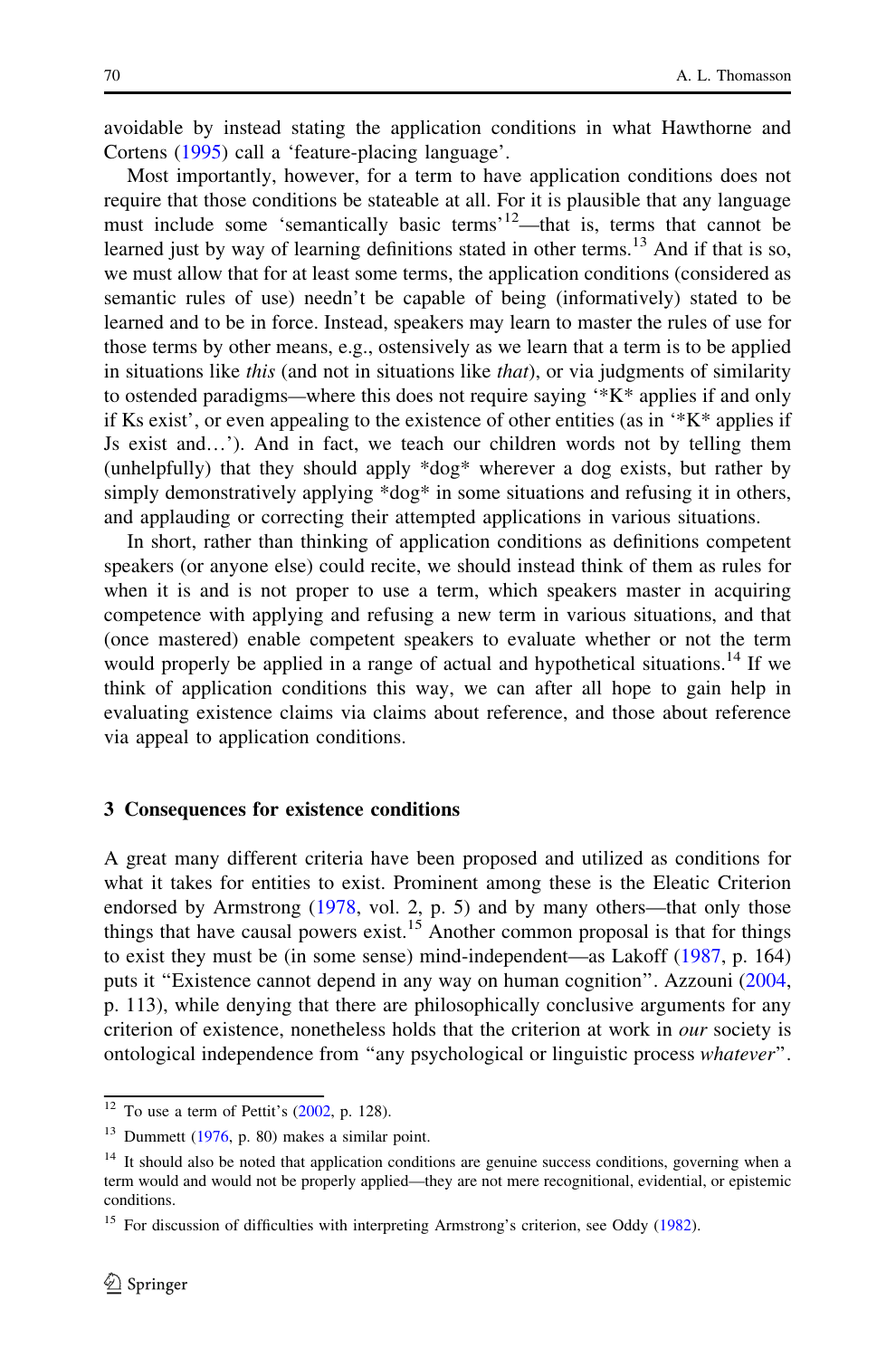Elder [\(2004](#page-14-0)) proposes the distinct but related criterion that objects are real only if they have ''real natures'', where this is a matter of having essential properties whose status as essential is mind-independent. Still other criteria for existence are sometimes considered, e.g. trackability, observability,<sup>16</sup> or other forms of epistemic robustness (Elder [1989,](#page-14-0) p. 440).<sup>17</sup>

I will not discuss these proposals separately and in detail, but rather will argue that if we accept instances of the above schemas  $(E)$  and  $(R)$ , we have reason to reject all of these proposals. For (R) ensures that our general nouns refer just in case their basic application conditions are met, where these are semantic rules of use established by speakers in determining when their term is/is not properly applied. And given schema (E), if a general noun refers (has an extension) then entities of the corresponding type exist. This gives us a blueprint for generating counterexamples to any proposed across-the-board criterion of existence: we can show that any proposed criterion is mistaken if we can show that there is some term whose application conditions (established by speakers) are fulfilled although the proposed existence criterion is not met. For if the application conditions are met, then (using an instance of  $(R)$  we can conclude that) the term refers, so by using an instance of schema (E) we can infer that the entities in question exist despite failing to meet the proposed existence criterion—showing that meeting the proposed existence criterion cannot be necessary for existence.

Consider, for example, terms for everyday social and cultural entities, including artifactual kind terms like 'table' and 'chair', terms for works of art like 'painting' and 'sculpture', and terms for social and institutional entities like 'baseball' and 'money'. Even if we can't properly *state* the application conditions for terms like 'table' and 'chair', it's clear that most dining rooms provide sufficient conditions for these terms to refer according to the speakers' ordinary standards, most art galleries meet conditions that ensure 'painting' and 'sculpture' refer, and so on. And so it seems that (barring radical sceptical hypotheses that would take speakers to be badly deceived in thinking that the relevant conditions are fulfilled in dining rooms and art galleries when they are not) the conditions ordinarily required for these terms to apply are fulfilled.<sup>18</sup> As a result, the terms refer, and (given schema E) we can conclude that tables, chairs, paintings, and sculptures exist. But the corresponding terms require for their application that there be intentional actions or practices of various sorts, and so if they succeed in referring, the entities they refer to must fail the mind-independence condition—at least on the usual construals that take mindindependence to mean that they could exist even if no minds, or psychological events or processes, existed.

<sup>&</sup>lt;sup>16</sup> Bueno [\(2005,](#page-14-0) p. 477) proposes that it is a *sufficient* criterion for existence that we have observed an entity, tracked it, interacted with it, or developed methods of instrumental access to it. But he takes these only as sufficient, not as *necessary* criteria for existence, and so is not subject to the objections below.

<sup>&</sup>lt;sup>17</sup> Azzouni ([2004,](#page-14-0) 129ff.) lays out four conditions on thick epistemic access as criteria for entities being 'thick posits', but also allows that we should accept the existence of 'thin' (but not 'ultrathin') posits.

<sup>&</sup>lt;sup>18</sup> Some serious ontologists suggest that speakers are deceived in thinking that there is some 'thing' 'object' or 'individual' in the relevant situations (where the presence of such a 'thing' is supposed to be an application condition for the term), when there is none. I address this line of thought briefly in Sect. [5](#page-12-0) [b](#page-15-0)elow, and more thoroughly in my  $(2007a, b, pp. 157-158)$  $(2007a, b, pp. 157-158)$  and  $(2008)$  $(2008)$ .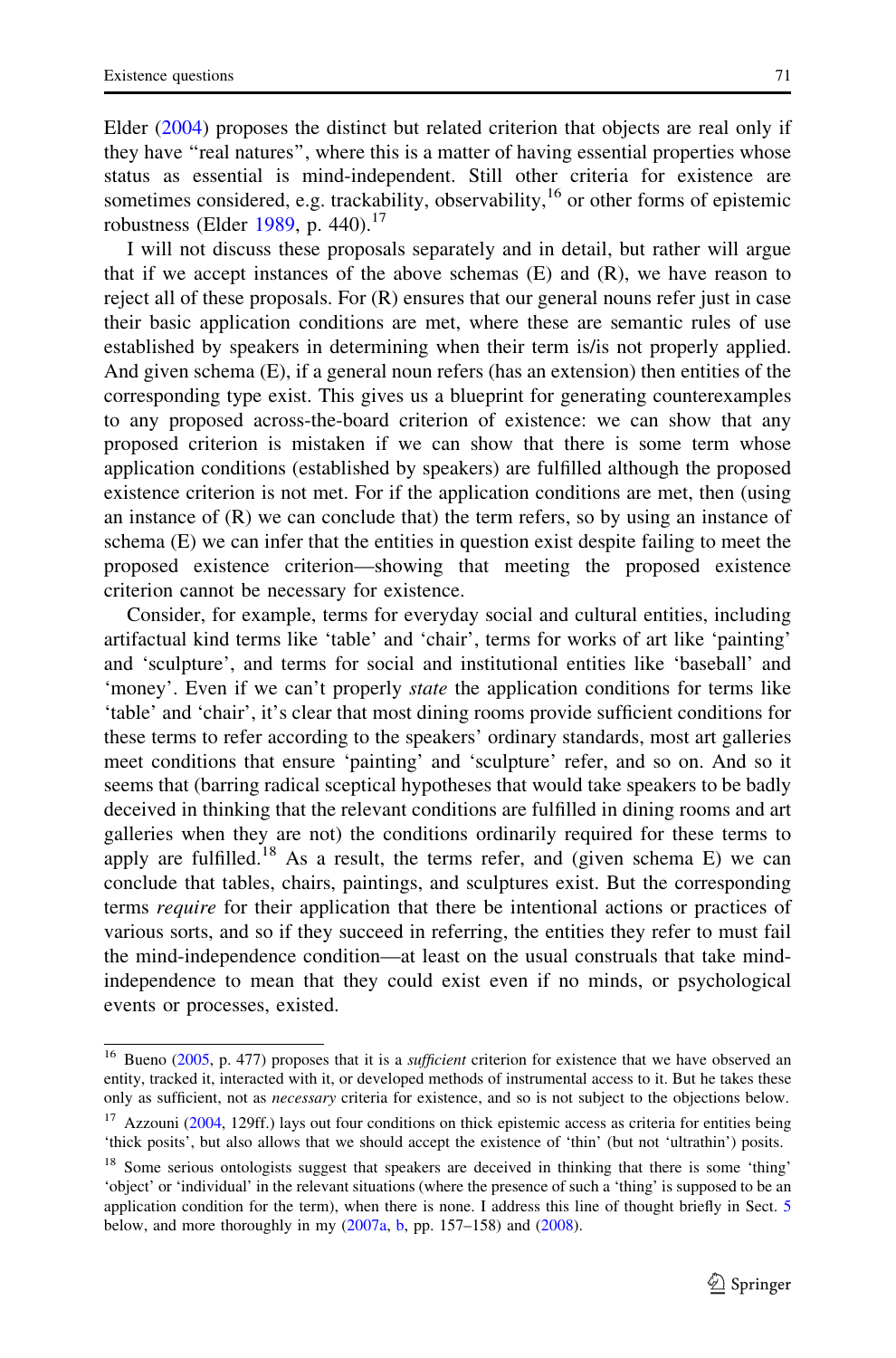Of course it is open to the defender of the mind-independence criterion to define 'mind-independent' in some other way, such that these purported entities would not violate it. We could, e.g. (with Elder [2004\)](#page-14-0) take it to require possessing a *nature* independently of minds (not to require *existing* independently of minds); or (with Elder [1989](#page-14-0)) take it to require certain kinds of *epistemic* independence. I won't discuss these options in detail here, though I have argued at length elsewhere ([2003,](#page-15-0) [2007a](#page-15-0)) that artefacts (to name but one case) violate these criteria, although the application conditions standardly associated with the term 'artefact' are nonetheless met in spades.

What about the Eleatic criterion? This is interpreted in a number of ways—some take it as the requirement that any entity that exist contribute *novel* causal powers i.e. powers 'over and above' those already contributed by any other entity (or entities) posited. So interpreted, it is often argued (Merricks [2001](#page-15-0), p. 81; van Inwagen [1990,](#page-15-0) p. 122) that all purported inanimate composite objects (including not just artefacts but also natural objects like sticks and stones) violate this criterion, since all of their alleged work may be better accounted for by the work of the microscopic entities that (allegedly) compose them.<sup>19</sup> But (as I have argued elsewhere ([2007a](#page-15-0), pp. 155–159)), a term like 'table', as ordinarily used, is guaranteed to apply given merely what the eliminativist calls 'particles arranged tablewise', that is, intentionally arranged in a characteristic shape and so that they may (collectively) perform certain characteristic functions—without any requirement that a table contribute causal powers 'over and above' those of its parts working together. But if the application conditions ordinarily associated with 'table' are met, then tables exist even if they do not contribute 'novel' causal powers, and so we should abandon this version of the Eleatic criterion as an across-the-board criterion for existence.

On other formulations, the Eleatic criterion is taken to require not that a purported entity contribute novel causal powers, but only that it contribute some causal powers. This is more plausibly thought to be a requirement for terms like 'table' and 'stone' to apply; it seems that on this formulation, macroscopic inanimate physical objects would pass the Eleatic criterion. But there are nonetheless a great many common sense terms that have application conditions that may be fulfilled without that criterion being met. Consider, for example, terms such as 'story' and 'symphony'.<sup>20</sup> Barring radical sceptical hypotheses, it seems that the standard application conditions associated with these terms are regularly fulfilled (given the relevant creative acts, performances, etc.), and so that such things exist. But if such things do exist, as normally understood they cannot be identified with any spatiotemporally located entities such as copies of texts or performances. And so (if we assume that causation requires spatio-temporal location) they cannot be thought to directly have any causal impact on the world at all, although their copies and performances, and our thoughts and beliefs about them

<sup>&</sup>lt;sup>19</sup> Though it should be noted that van Inwagen and Merricks only accept the Eleatic principle as a criterion for the existence of macroscopic physical objects.

<sup>&</sup>lt;sup>20</sup> Of course much the same could be said of other abstracta, including propositions, universals, numbers, etc. But since it is a contentious matter what exactly the application conditions for these terms are, I have stuck with more commonsense terms of ordinary language above.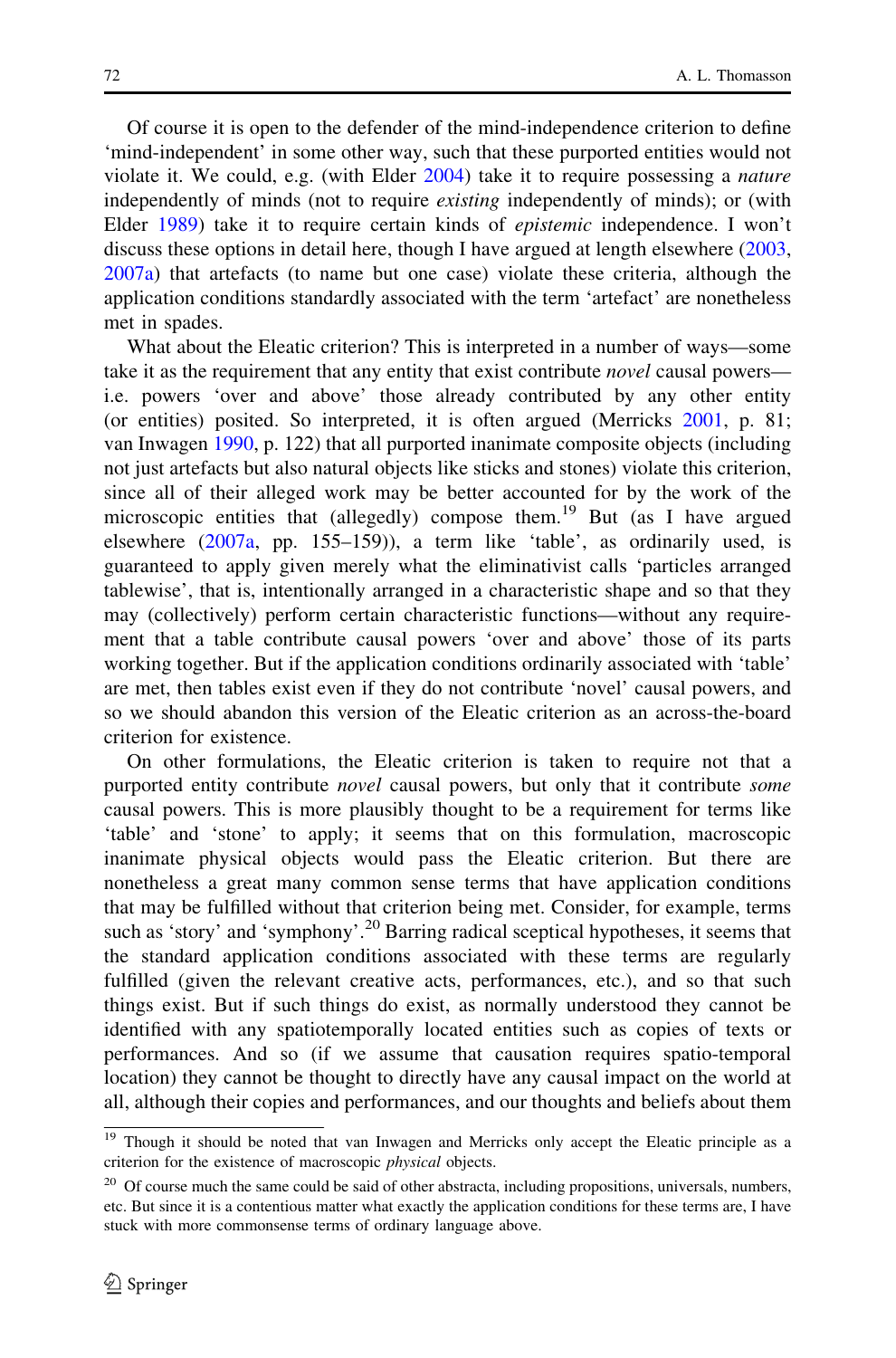obviously may have a great deal of impact. So again if we attend to the established application conditions for common-sense terms like 'story' or 'symphony', it follows that these terms refer and so (given schema (E)) that stories, symphonies and the like exist, despite their apparent violation of the Eleatic criterion (as well as the mind-independence criterion, and presumably the trackability criterion as well).

Similar troubles arise for those who take a Quinean approach to existence questions, holding that we should accept the existence of all and only things over which we must quantify to make the statements of our best scientific theories true. For again, even if some term, say, 'hat', doesn't appear at all in our best scientific theories, if we accept schema (E) and the view of reference defended in Sect. [2](#page-4-0), hats nonetheless exist, provided the standardly accepted application conditions for 'hat' are met—and (barring radical sceptical hypotheses or conspiracy theories) it is clear that they are. $21$  We might hope that the Quinean approach will help us to sort out those entities that are scientifically basic from those that are not, but given the above understanding of the rules of use for 'exist' and the standard application conditions for our terms, we can't use it to tell us what does (and does not) exist.

The mistake that lies behind proposing the various uniform criteria for existence seems to come, in each case, from finding an application condition that holds for terms of a certain kind, and a corresponding condition for the existence of things of a certain kind, and illegitimately generalizing it as an across-the-board criterion for the existence of 'anything whatsoever'. But even if, e.g. mind-independence or contribution of causal powers are genuine criteria for the existence of basic physical entities, it does not follow that these are criteria for the existence of anything whatsoever. Careful consideration of a broader range of examples suggests that there are different application conditions for terms of different kinds. Given the connections between application conditions, reference, and existence, the application conditions for our terms may (by semantic descent) be expressed in the objectlanguage as existence conditions for the objects (if any) referred to by those terms, and the conditions for the existence of objects of different kinds may be as various as the application conditions for our terms. So while each of these proposed criteria might be relevant as conditions for the existence of *some* sorts of things (e.g. mindindependence might be a relevant criterion for fundamental particles or mountains), they are not legitimately used as criteria for the existence of anything whatsoever (e.g. mind-independence may not be legitimately used as a criterion for the existence of money or works of art).

In fact, the application conditions for our terms seem to be so various (consider the differences in conditions under which terms like 'electron', 'mountain', 'debt', 'Thursday', 'public holiday', 'jury', 'fictional character' and 'symphony' would properly apply) that the prospects seem very dim indeed for finding a single feature required for the application of *each* of these terms, and thus required for things of any sort to exist (pace Azzouni pp. 112–113). So if we accept instances of schemas (R) and (E) above, we have reason to doubt that there is any single criterion of existence that is shared across the board for (putative) objects of *any* kind. We also

<sup>21</sup> I provide a more thorough criticism of the Quinean approach to existence questions and to ontological commitment in my [\(2007a,](#page-15-0) pp. 159–168).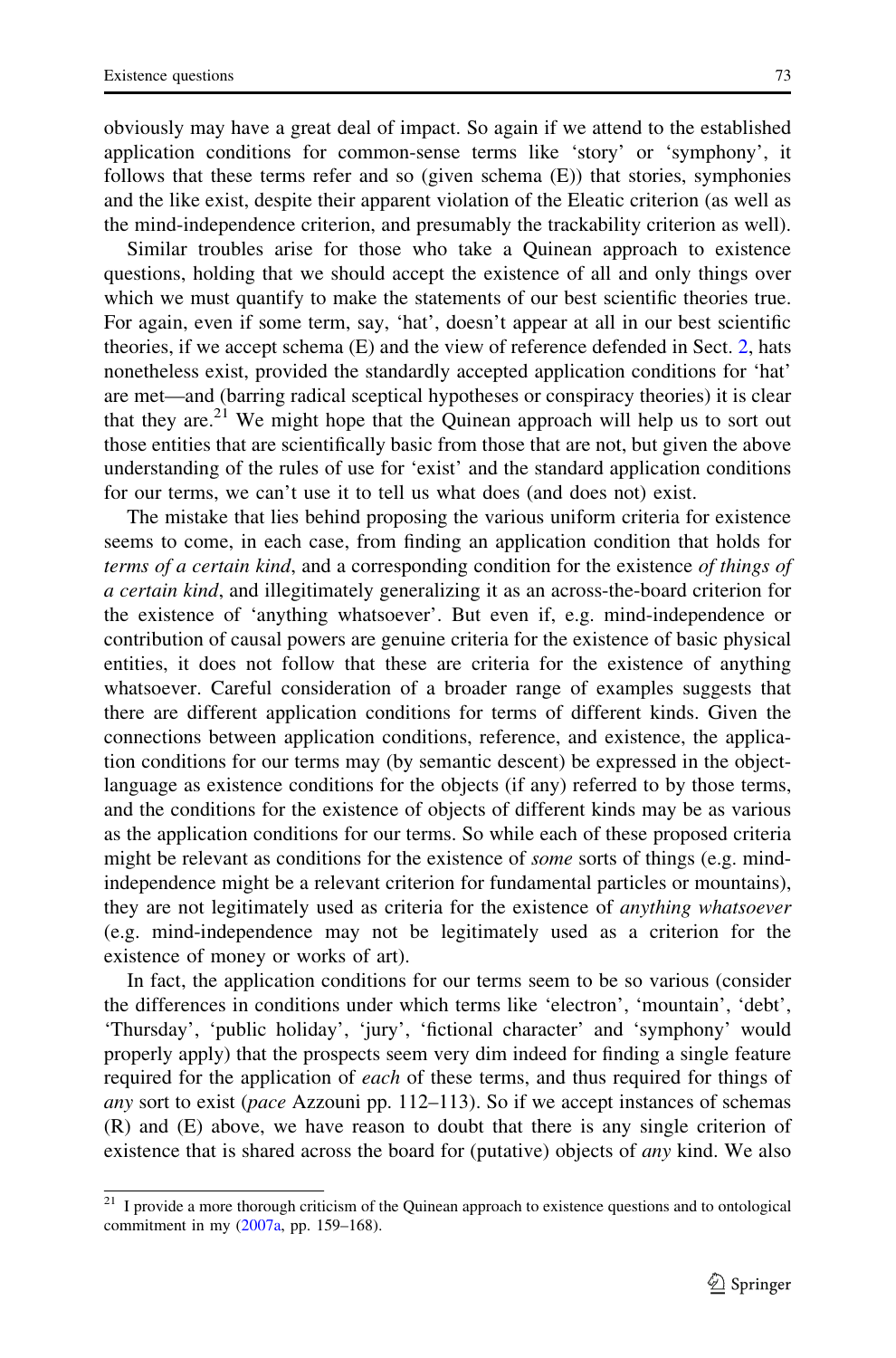<span id="page-11-0"></span>have reason to call into question many arguments for eliminating entities of various sorts (including mathematical entities, propositions, fictional characters, artefacts, composite macroscopic objects, etc.) on grounds of their failure to meet some across-the-board criterion for existence.<sup>22</sup>

Moreover, if the work of Sects. [1](#page-1-0) and [2](#page-4-0) is correct, arguments for eliminating ordinary objects often rely on misusing language: e.g. those who deny the existence of tables violate a core rule of use either for 'exist' or for 'table'. If they deny that 'table' refers, they must be artificially inflating its application conditions beyond the constitutive rules for its use established by speakers (cf. my [2007a,](#page-15-0) pp. 155–159). If they accept that 'table' refers, but deny that tables exist, they violate the link in the rules of use for 'exists' and 'refers' captured by schema (E). Either way, they are either misusing the standard English terms, or implicitly introducing new terms with different rules of use. I will return to this point in Sect. [5](#page-12-0) below.

#### 4 Consequences for ontology

Instead of answering existence questions by determining whether or not some across-the-board substantive existence condition is met, the results of Sects. [1](#page-1-0) and [2](#page-4-0) above leave us with a very straightforward, pedestrian approach to existence questions—one I have implicitly used in Sect. [3](#page-7-0) above. The method is this: We may determine whether entities of a given kind  $(K)$  exist by first determining what the application conditions associated with  $*K^*$  are, and then determining whether they are fulfilled. If they are, then (by application of schema  $(R)$ ) the term refers and (by application of schema  $(E)$ ) Ks exist.<sup>23</sup>

Thus understood, while there is no shared substantive criterion for existence, there is instead a purely formal criterion for existence—namely that enshrined in schema (E): (provided we have a term  $*K^*$ ), we can say that entities of kind K exist iff \*K\* refers (has a non-empty extension). Given the variety of different application conditions (conditions under which a term refers) associated with different terms, the substantive conditions on the world that must be fulfilled for terms of different kinds to refer will nonetheless vary considerably—and so (via semantic descent) we can also say that the conditions of existence for things of different kinds will vary considerably.

While this approach will tell us that there are more things on heaven and earth than are acknowledged by those who use across-the-board substantive existence criteria, it does not leave us accepting the existence of such (putative) things as phlogiston and witches. For the application conditions associated with those terms turned out not to be met. Since 'phlogiston' was supposed to refer to a kind of chemical that was released during combustion (and no such chemical was released),

<sup>&</sup>lt;sup>22</sup> Some eliminativist strategies, however, remain untouched by this argument—e.g. arguments based on alleged contradictions in the very idea of the sort of thing in question. I deal with these arguments elsewhere [\(2007a\)](#page-15-0).

<sup>&</sup>lt;sup>23</sup> This is not to say that doing ontology requires working in the metalanguage: given the connections between object-language and meta-language claims, the first step may also be undertaken in the object language in terms of determining the existence conditions for Ks.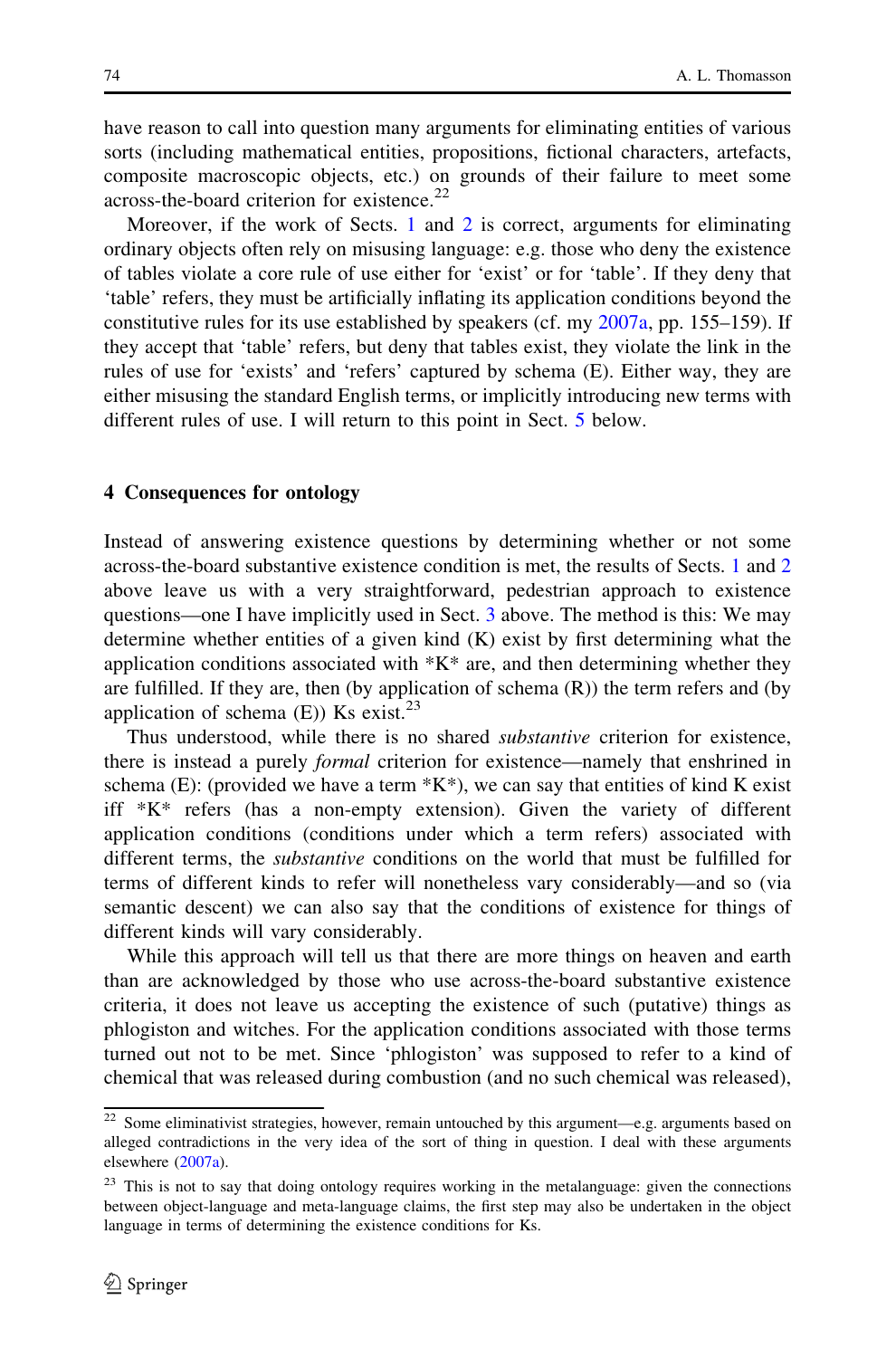<span id="page-12-0"></span>the application conditions were unfulfilled, 'phlogiston' doesn't refer, and (by schema (E)) phlogiston doesn't exist. By the same token, if 'witch' was supposed to refer to any woman endowed with supernatural powers in virtue of making a pact with the devil, in the absence of such powers and/or devil, 'witch' fails to refer, and (given schema (E)) witches don't exist. So this method of handling existence questions apparently gives us the right results, denying existence just where doing so is the most obviously correct thing to do—where speakers made some *mistake* in thinking that the application conditions associated with their term were fulfilled, although they were not.

This method makes addressing existence questions so straightforward, however, that it leaves very little room for doing ontology, if we conceive of this as a distinctively *philosophical* enterprise of figuring out *what really exists*. For the first step involves conceptual analysis, aiming to determine conceptually relevant conditions for the term to apply, or (correlatively—in the object language) for entities of the sort to exist.<sup>24</sup> Many ontological disputes might be understood as implicitly disputes about what it takes for there to be, e.g., fictional characters, numbers, properties, propositions, etc., and the work may be difficult and contentious—especially where the terms used are distinctively philosophical terms that lack rules of use established by ordinary English speakers. But (taken alone) it is not a matter of figuring out what 'really exists' by distinctively philosophical means. The second step is straightforward empirical enquiry (cf. my [2007a,](#page-15-0) pp. 199–201). The empirical work required is often easy (e.g. about whether the situations for 'chair' and 'table' to apply are met), enabling the existence question to be quickly answered. But even where the empirical work is difficult, it is work for scientists or investigative journalists, not for a distinctively philosophical discipline of ontology.

## 5 Lines of reply

If the analyses in Sects. [1](#page-1-0) and [2](#page-4-0) of the rules of use for 'exists' and for general noun terms are correct, I have argued, it follows that common proposals for substantive across-the-board criteria of existence are wrong, a great many arguments for eliminating various sorts of entity should be rejected, and existence questions in ontology may be answered straightforwardly by a combination of conceptual and empirical inquiry. It may be useful, however, to close by considering some lines of reply that remain open to those metaphysicians who find these conclusions intolerable.

One option is to accept instances of schemas (E) and (R), but deny that ontological questions are resolvable simply by empirically determining whether or not the associated application conditions are fulfilled. For, it is often said, the application conditions for any of these disputed terms include that there be an *object* 

<sup>&</sup>lt;sup>24</sup> It may even be misleading to call this stage 'conceptual analysis' since it may be undertaken in the object language, as an analysis of the existence conditions for Ks. In that respect, we might think of this as analysis of Ks (making use of our conceptual competence) rather than an analysis of the *concept* of Ks or of the term 'K'. For a discussion of this point, see my [\(2007b\)](#page-15-0).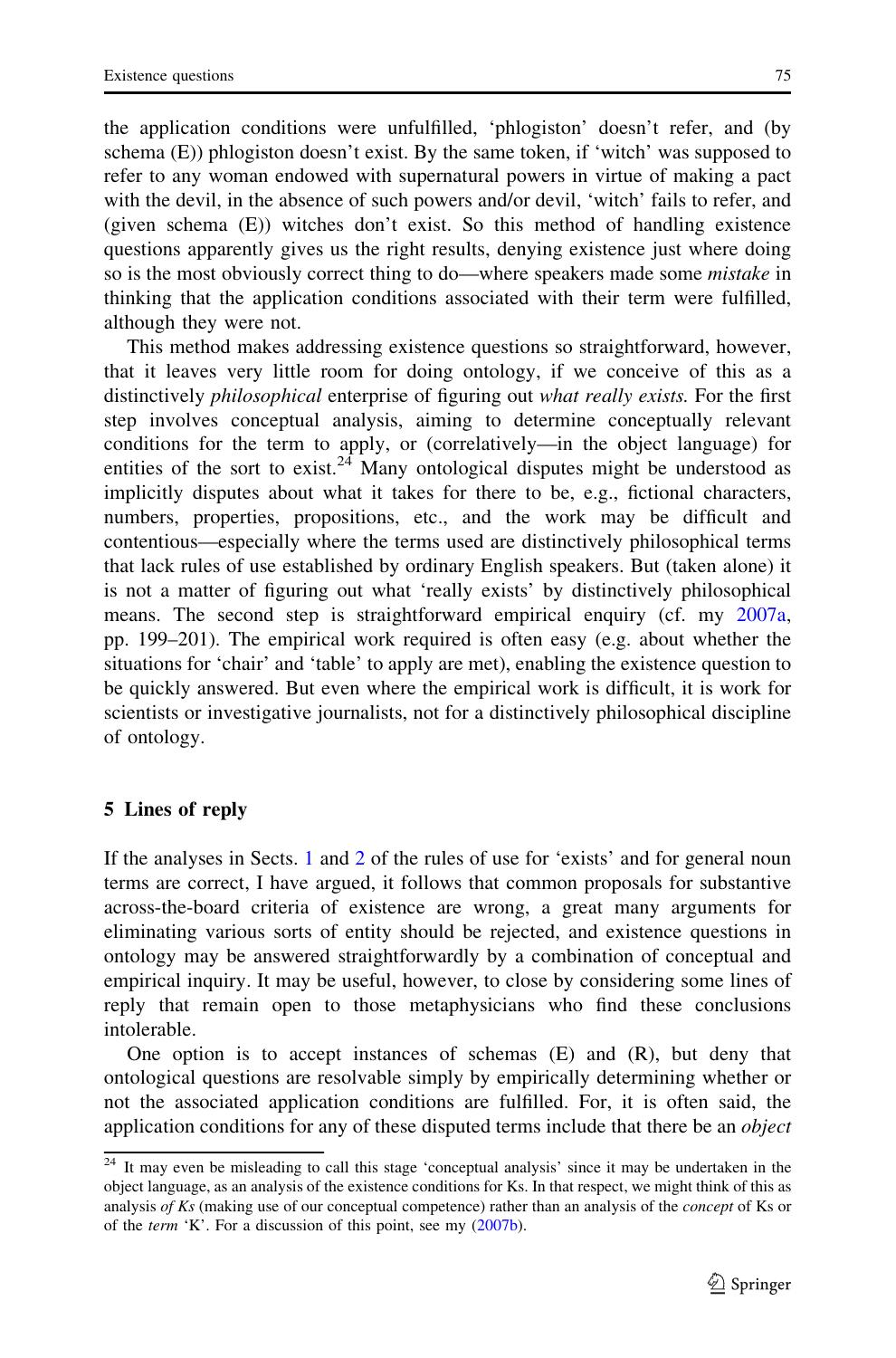there—and the question of whether some object present is a distinctively ontological (not empirical or conceptual) matter. I have dealt with this response elsewhere [\(2007a,](#page-15-0) pp. 157–158; [2008](#page-15-0)) by distinguishing different uses of the term 'object'. If 'object' is used with its own first-order application conditions, then the question 'is there an object there?' is itself straightforwardly resolvable. If (as seems more likely) 'object' is used as a covering term guaranteed to apply if some first-order sortal does, then we cannot deny that there is, e.g., a table, symphony, or proposition in a given situation on grounds that there is no object; instead we can only answer the question 'is there some object' via answering the various sortal-specific existence questions. Finally, if 'object' is used without application conditions, 'is there an object there?' is an ill-formed and unanswerable question.

Another option is to hold that while fulfilling application conditions may be sufficient for reference in a thin or loose sense, it is not sufficient for reference in a thick or heavyweight sense, so that we should reject schema (R), at least for the heavyweight sense of REFER, though we may retain schema (E), provided it ties existence to REFERENCE.<sup>25</sup> We must then ask what is required for REFERENCE in this stronger sense; if the answer is that it requires that there be some (perhaps mind-independent, discourse-independent) *object* referred to, the same problems above arise again. $26$ 

A more common option for those hoping to avoid the above conclusions is to reject instances of schema (E)—or more commonly, to accept that schema (E) expresses a rule of use for an everyday, 'thin' sense of existence, but to deny that it holds for a 'thick' sense of EXISTENCE, where the latter is what's at stake in ontological debates. In fact, it has become commonplace for those defending serious ontology to argue that they are using 'existence' or the quantifier in a 'thick' or 'strict' sense (Dorr [2005](#page-14-0); Hofweber [2005](#page-15-0); Sider [2008](#page-15-0)), distinct from the ordinary use that might be captured by schema (E). It is up to the heavyweight ontologist to say what 'EXISTENCE' in this 'thick' sense means. I have elsewhere [\(2007a,](#page-15-0) pp. 110–125, and 2008) attempted to cast doubt on the meaningfulness of various attempts to explicate a thick sense of existence, though new attempts of course must be separately evaluated.

Those serious ontologists seeking higher standards for EXISTENCE typically reject the idea that reference is sufficient for existence, and so reject the 'if' direction of schema (E) (Ks exist if  $*K^*$  refers). Note, however, that if schema (E) really does (as I have argued) lay out a core rule of use for the English term \*exists\* (where, again, star quotes are used to mark that we individuate terms by their meaning), then as long as we think of meaning as fixed by core rules of use, serious ontologists cannot be properly using the standard English term \*exists\* in their ontological work. Where they employ the same typography or sounds, they must either be *misusing* the familiar English term (by intending to use the familiar term

 $25$  Or one could reject schema (R) entirely, adopting a purely causal or teleosemantic theory of reference. But at least these alternate theories of reference (if combined with instances of schema (E)) would make existence questions purely empirically resolvable, and so would be little use to those attempting to revive a distinctively philosophical discipline of ontology.

<sup>&</sup>lt;sup>26</sup> This is the referential parallel to the distinction in Horgan and Potrč ([2000\)](#page-15-0) between truth as involving indirect versus direct correspondence. I raise problems for this in my [\(2007a,](#page-15-0) pp. 100–104).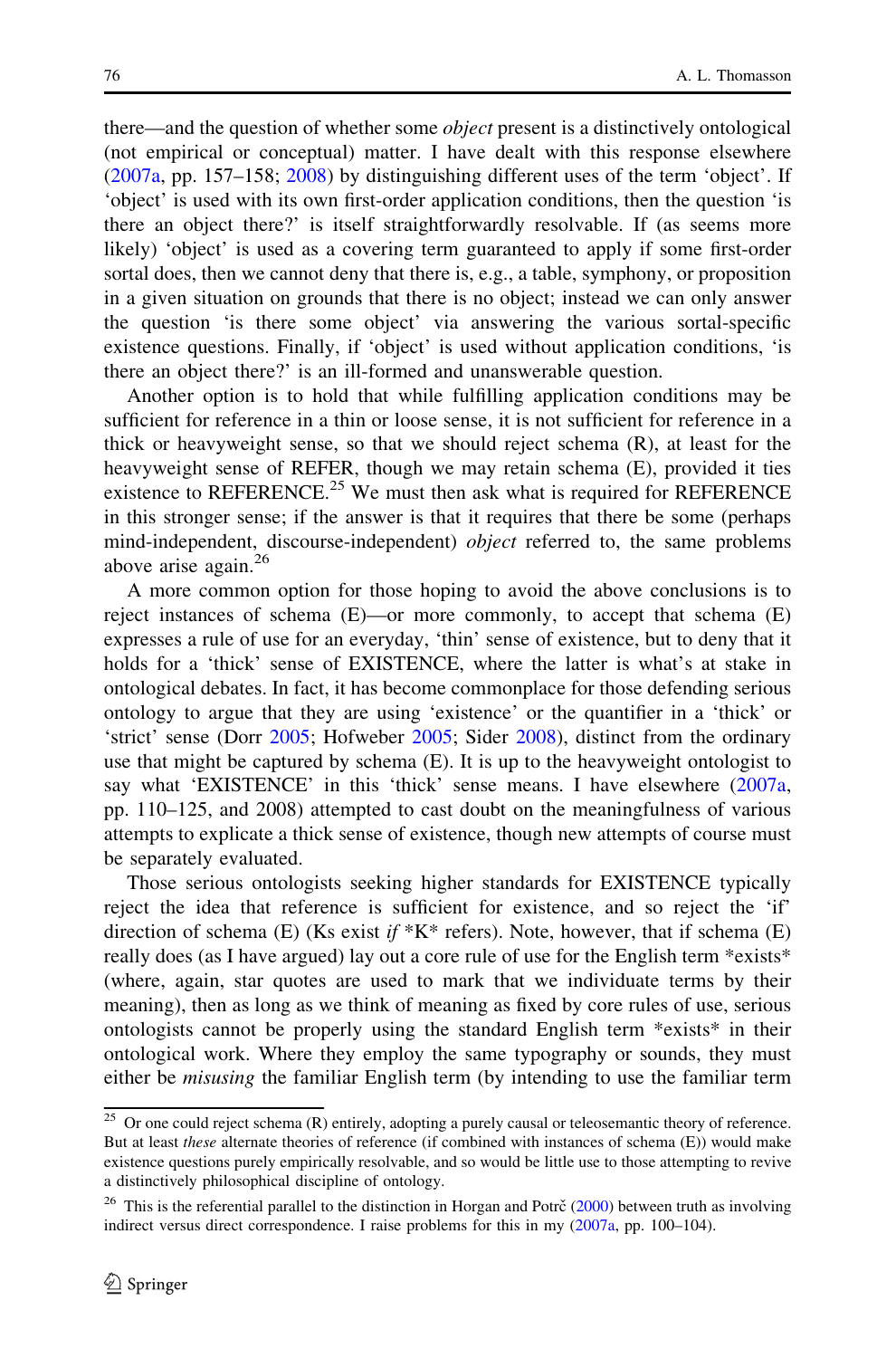<span id="page-14-0"></span>and thus subjecting themselves to its standards of use, yet violating a core rule of use) or, more plausibly, implicitly introducing a new homophonic term \*EXISTS\* governed by different (though perhaps related) rules. $27$ 

In the latter case, the serious ontologist's claims seem best understood as implicit proposals that we adopt a new language, not as claims about what really exists that might surprise or enlighten speakers of English who consider existence questions using that language. Indeed we might ask why those who look to ontology to find out what \*exists\* should care about the serious ontologist's claims, or why the serious ontologist should not describe what she is doing in less misleading terms (e.g. as investigating which entities are *fundamental*).<sup>28</sup> In any case, such proposals of new languages are most naturally evaluated in a pragmatic Carnapian vein, as proposals to adopt a new language to better serve certain purpose $(s)$ .<sup>29</sup>

In any case, if serious ontologists are implicitly changing languages, then their work gives no reason for doubting that the above account gives an appropriate and easy method of answering existence questions, whenever these are asked using our familiar English language.

Acknowledgements This paper was presented at the Ontological Commitment conference in Sydney (December 2007), and at colloquia at Durham University and the University of Sussex. Many thanks to those present for very helpful discussions. Special thanks to Berit Brogaard, Jonathan Lowe, Luca Moretti, Jonathan Schaffer and Nick Zangwill for more extensive comments and/or discussion that greatly improved the paper.

## References

Armstrong, D. M. (1978). Universals and scientific realism (Vol. 2). Cambridge: Cambridge University Press.

Azzouni, J. (2004). Deflating existential consequence. New York: Oxford University Press.

- Bueno, O. (2005). Dirac and the dispensability of mathematics. Studies in History and Philosophy of Modern Physics, 36, 465–490.
- Donnellan, K. S. (1974). Speaking of nothing. Philosophical Review, 83(1), 3–31.
- Dorr, C. (2005). What we disagree about when we disagree about ontology. In M. Kalderon (Ed.), Fictionalist approaches to metaphysics (pp. 234–286). Oxford: Oxford University Press.
- Dummett, M. (1976). What is a theory of meaning (II). In G. Evans & J. McDowell (Eds.), Truth and meaning: Essays in semantics (pp. 67–137). Clarendon: Oxford.
- Elder, Crawford. (1989). Realism, naturalism and culturally generated kinds. Philosophical Quarterly, 39, 425–444.
- Elder, C. (2004). Real natures and familiar objects. Cambridge, Massachusetts: MIT Press.
- Field, H. (2001). Truth and the absence of fact. Oxford: Oxford University Press.

 $27$  This is not to endorse quantifier variance—the idea that the quantifier, and with it 'existence', has a multitude of different actual or possible uses. On the contrary, I have argued above that \*exists\* has a single core rule of use captured by (E), and have argued elsewhere ([2008\)](#page-15-0) that attempts to explicate a 'thicker' meaning for the term often fail. Nonetheless, one cannot rule out in principle that a homophonic term with different rules of use might be introduced, so the above is directed to considering that possibility.

 $28$  Thus a preferable route would be, with Schaffer ( $2008$ ), to consider metaphysics not as the study of what exists, but rather of what grounds what.

<sup>&</sup>lt;sup>29</sup> At least unless, as some (e.g. Sider [2008](#page-15-0)) have hoped, an argument can be made that there is one 'absolutely' best language, rather than different languages being better and worse at serving different purposes.